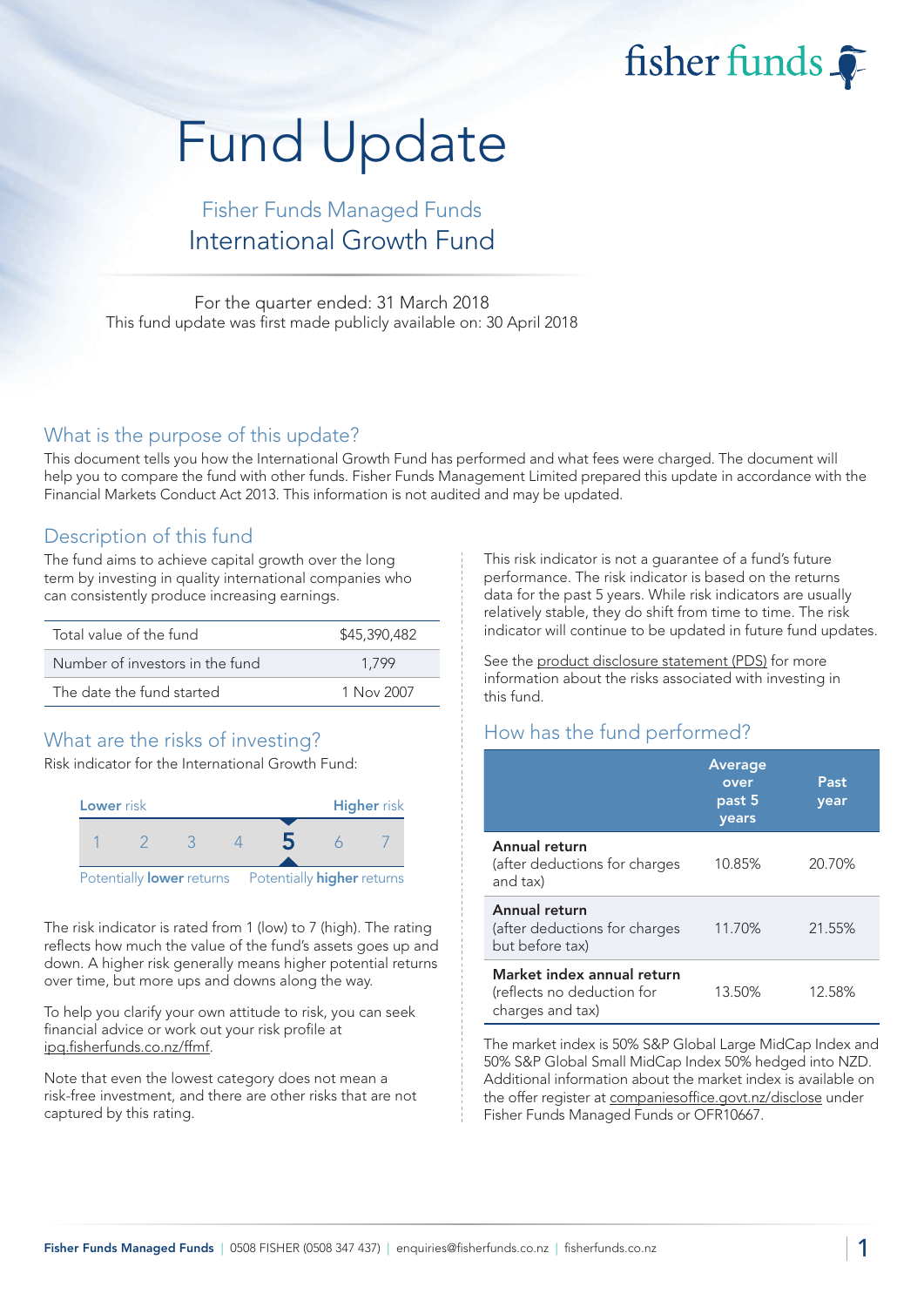

This shows the return after fund charges and tax for each of the last 10 years ending 31 March. The last bar shows the average annual return for the last 10 years, up to 31 March 2018.

Important: This does not tell you how the fund will perform in the future.

Returns in this update are after tax at the highest prescribed investor rate (PIR) of tax for an individual New Zealand resident. Your tax may be lower. The market index return reflects no deduction for charges and tax.

#### What fees are investors charged?

Investors in the International Growth Fund are charged fund charges. In the year to 31 March 2017 these were:

|                                                       | % of net asset value |
|-------------------------------------------------------|----------------------|
| <b>Total fund charges</b>                             | 2.23%                |
| Which are made up of:                                 |                      |
| <b>Total management and</b><br>administration charges | 2.23%                |
| Including:                                            |                      |
| Manager's basic fee                                   | 1.27%                |
| Other management and<br>administration charges        | 0.33%                |
| Total performance-based fees <sup>1</sup>             | 0.63%                |

Small differences in fees and charges can have a big impact on your investment over the long term.

## Example of how this applies to an investor

Katie had \$10,000 in the fund at the start of the year and did not make any further contributions. At the end of the year, Katie received a return after fund charges were deducted of \$2,070 (that is 20.70% of her initial \$10,000). Katie did not pay other charges. This gives Katie a total return after tax of \$2,070 for the year.

### What does the fund invest in?

#### Actual investment mix

This shows the types of assets that the fund invests in.



#### Target investment mix

This shows the mix of assets that the fund generally intends to invest in.